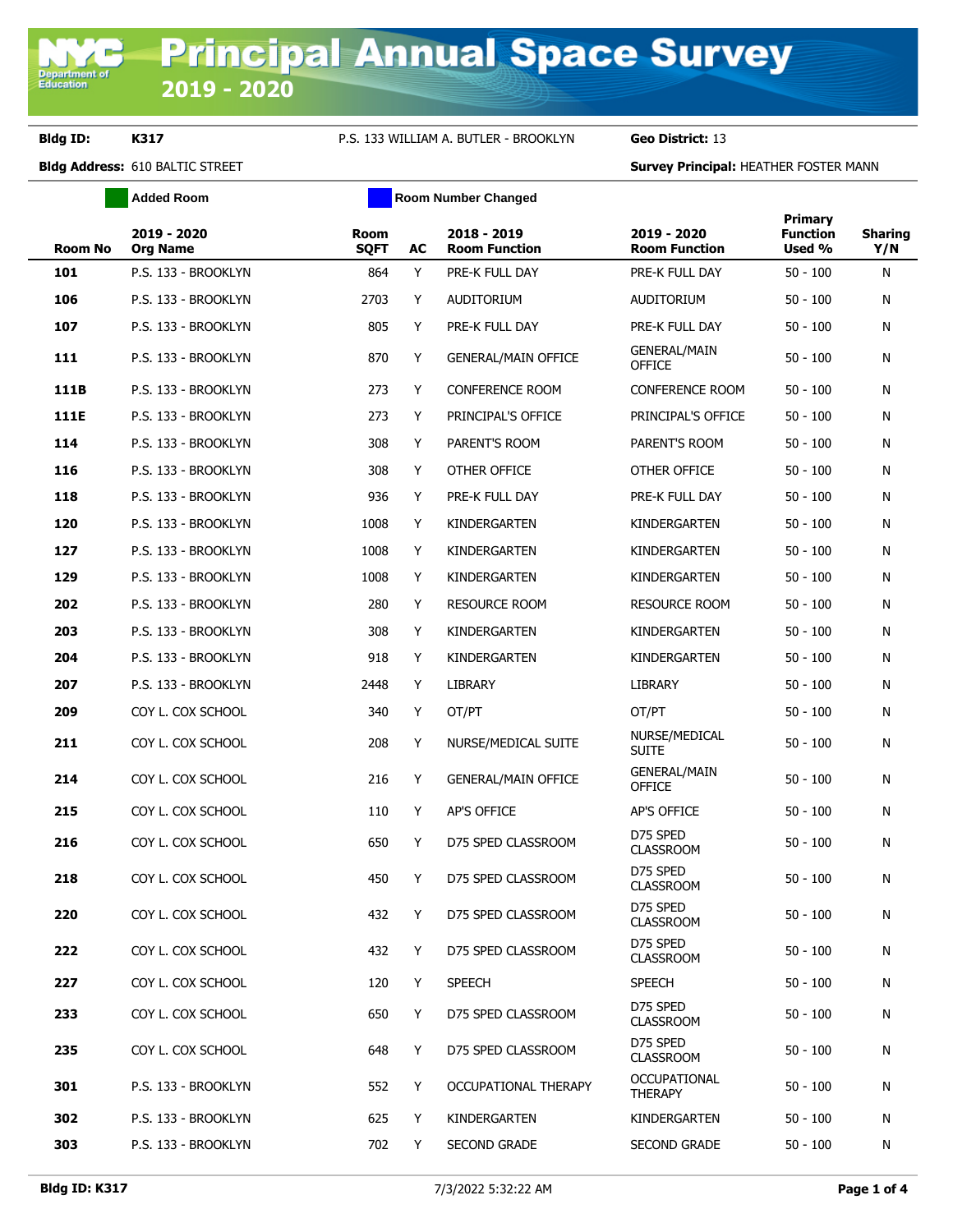# **Bldg ID: K317** P.S. 133 WILLIAM A. BUTLER - BROOKLYN **Geo District:** 13

**Bldg Address:** 610 BALTIC STREET **Survey Principal:** HEATHER FOSTER MANN

|                | <b>Added Room</b>              | <b>Room Number Changed</b> |    |                                     |                                     |                                      |                       |  |
|----------------|--------------------------------|----------------------------|----|-------------------------------------|-------------------------------------|--------------------------------------|-----------------------|--|
| <b>Room No</b> | 2019 - 2020<br><b>Org Name</b> | <b>Room</b><br><b>SQFT</b> | AC | 2018 - 2019<br><b>Room Function</b> | 2019 - 2020<br><b>Room Function</b> | Primary<br><b>Function</b><br>Used % | <b>Sharing</b><br>Y/N |  |
| 306            | P.S. 133 - BROOKLYN            | 5220                       | Y  | GYMNASIUM                           | <b>GYMNASIUM</b>                    | $50 - 100$                           | N                     |  |
| 306A           | P.S. 133 - BROOKLYN            | 200                        | Y  | <b>COACH'S OFFICE</b>               | <b>COACH'S OFFICE</b>               | $50 - 100$                           | N                     |  |
| 307            | P.S. 133 - BROOKLYN            | 729                        | Y  | <b>SECOND GRADE</b>                 | <b>SECOND GRADE</b>                 | $50 - 100$                           | N                     |  |
| 309            | P.S. 133 - BROOKLYN            | 702                        | Y  | <b>SECOND GRADE</b>                 | <b>SECOND GRADE</b>                 | $50 - 100$                           | N                     |  |
| 310            | P.S. 133 - BROOKLYN            | 729                        | Y  | <b>FIRST GRADE</b>                  | <b>FIRST GRADE</b>                  | $50 - 100$                           | N                     |  |
| 311            | P.S. 133 - BROOKLYN            | 702                        | Y  | <b>SECOND GRADE</b>                 | <b>SECOND GRADE</b>                 | $50 - 100$                           | N                     |  |
| 313            | P.S. 133 - BROOKLYN            | 351                        | Y  | <b>SPEECH</b>                       | <b>SPEECH</b>                       | $50 - 100$                           | N                     |  |
| 314            | P.S. 133 - BROOKLYN            | 216                        | Y  | AP'S OFFICE                         | <b>AP'S OFFICE</b>                  | $50 - 100$                           | N                     |  |
| 316            | P.S. 133 - BROOKLYN            | 702                        | Y  | <b>FIRST GRADE</b>                  | <b>FIRST GRADE</b>                  | $50 - 100$                           | N                     |  |
| 318            | P.S. 133 - BROOKLYN            | 702                        | Y  | <b>FIRST GRADE</b>                  | <b>FIRST GRADE</b>                  | $50 - 100$                           | N                     |  |
| 320            | P.S. 133 - BROOKLYN            | 702                        | Y  | <b>FIRST GRADE</b>                  | <b>FIRST GRADE</b>                  | $50 - 100$                           | N                     |  |
| 331            | P.S. 133 - BROOKLYN            | 729                        | Y  | <b>FIRST GRADE</b>                  | <b>FIRST GRADE</b>                  | $50 - 100$                           | N                     |  |
| 333            | P.S. 133 - BROOKLYN            | 729                        | Y  | <b>FIRST GRADE</b>                  | <b>FIRST GRADE</b>                  | $50 - 100$                           | N                     |  |
| 401            | P.S. 133 - BROOKLYN            | 912                        | Y  | <b>ART ROOM</b>                     | <b>ART ROOM</b>                     | $50 - 100$                           | N                     |  |
| 402            | P.S. 133 - BROOKLYN            | 814                        | Y  | MUSIC ROOM                          | <b>MUSIC ROOM</b>                   | $50 - 100$                           | N                     |  |
| 407            | P.S. 133 - BROOKLYN            | 650                        | Y  | <b>SECOND GRADE</b>                 | <b>SECOND GRADE</b>                 | $50 - 100$                           | N                     |  |
| 409            | P.S. 133 - BROOKLYN            | 494                        | Y  | <b>RESOURCE ROOM</b>                | <b>RESOURCE ROOM</b>                | $50 - 100$                           | N                     |  |
| 410            | P.S. 133 - BROOKLYN            | 884                        | Y  | THIRD GRADE                         | THIRD GRADE                         | $50 - 100$                           | N                     |  |
| 411            | P.S. 133 - BROOKLYN            | 184                        | Y  | AP'S OFFICE                         | AP'S OFFICE                         | $50 - 100$                           | N                     |  |
| 413A           | P.S. 133 - BROOKLYN            | 336                        | Y  | <b>SECOND GRADE</b>                 | <b>SECOND GRADE</b>                 | $50 - 100$                           | N                     |  |
| 413B           | P.S. 133 - BROOKLYN            | 336                        | Y  | <b>SECOND GRADE</b>                 | <b>SECOND GRADE</b>                 | $50 - 100$                           | N                     |  |
| 414            | P.S. 133 - BROOKLYN            | 440                        | Y  | THIRD GRADE                         | THIRD GRADE                         | $50 - 100$                           | N                     |  |
| 416            | P.S. 133 - BROOKLYN            | 400                        | Y  | <b>SPEECH</b>                       | <b>SPEECH</b>                       | $50 - 100$                           | N                     |  |
| 418            | P.S. 133 - BROOKLYN            | 676                        | Y  | THIRD GRADE                         | THIRD GRADE                         | 50 - 100                             | N                     |  |
| 420            | P.S. 133 - BROOKLYN            | 675                        | Y  | THIRD GRADE                         | THIRD GRADE                         | $50 - 100$                           | N                     |  |
| 431            | P.S. 133 - BROOKLYN            | 675                        | Y  | THIRD GRADE                         | THIRD GRADE                         | $50 - 100$                           | N                     |  |
| 433            | P.S. 133 - BROOKLYN            | 675                        | Y  | THIRD GRADE                         | THIRD GRADE                         | $50 - 100$                           | N                     |  |
| 501            | P.S. 133 - BROOKLYN            | 187                        | Y  | SCIENCE PREP ROOM                   | SCIENCE PREP ROOM                   | $50 - 100$                           | N                     |  |
| 503            | P.S. 133 - BROOKLYN            | 675                        | Y  | SCIENCE DEMO ROOM                   | SCIENCE DEMO ROOM                   | $50 - 100$                           | N                     |  |
| 504            | P.S. 133 - BROOKLYN            | 675                        | Y  | SCIENCE DEMO ROOM                   | SCIENCE DEMO ROOM                   | 50 - 100                             | N                     |  |
| 507            | P.S. 133 - BROOKLYN            | 575                        | Y  | <b>FIFTH GRADE</b>                  | <b>FIFTH GRADE</b>                  | $50 - 100$                           | N                     |  |
| 509            | P.S. 133 - BROOKLYN            | 525                        | Y  | FIFTH GRADE                         | <b>FIFTH GRADE</b>                  | $50 - 100$                           | N                     |  |
| 510            | P.S. 133 - BROOKLYN            | 432                        | Y  | FIFTH GRADE                         | FIFTH GRADE                         | $50 - 100$                           | N                     |  |
| 511            | P.S. 133 - BROOKLYN            | 624                        | Y  | FIFTH GRADE                         | FIFTH GRADE                         | $50 - 100$                           | N                     |  |
|                |                                |                            |    |                                     |                                     |                                      |                       |  |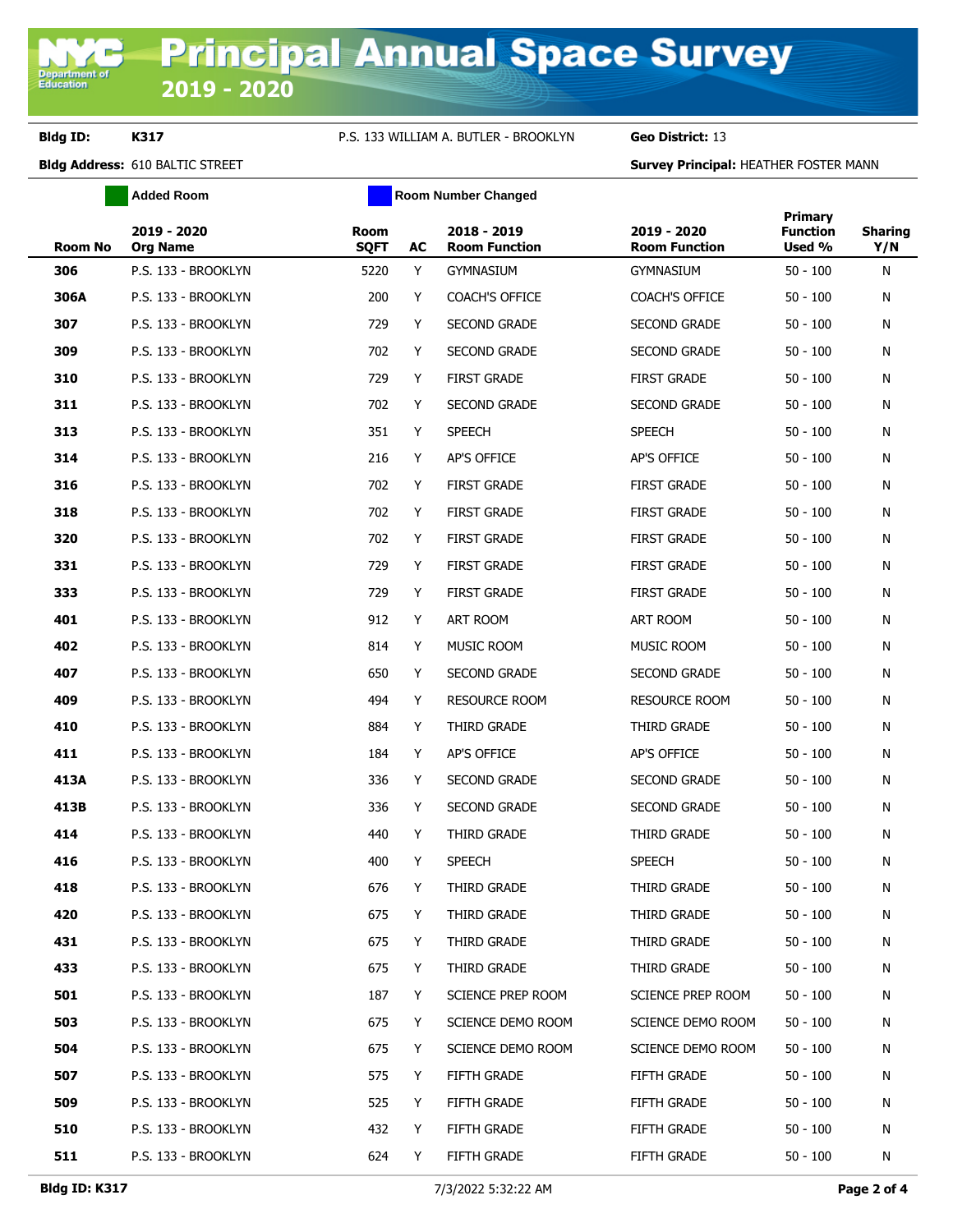Ē

## **Bldg ID: K317** P.S. 133 WILLIAM A. BUTLER - BROOKLYN **Geo District:** 13

**Bldg Address:** 610 BALTIC STREET **Survey Principal:** HEATHER FOSTER MANN

|                 | <b>Added Room</b>                                                   |                            |    | <b>Room Number Changed</b>                                                                                                                                                                   |                                           |                                      |                       |
|-----------------|---------------------------------------------------------------------|----------------------------|----|----------------------------------------------------------------------------------------------------------------------------------------------------------------------------------------------|-------------------------------------------|--------------------------------------|-----------------------|
| <b>Room No</b>  | 2019 - 2020<br><b>Org Name</b>                                      | <b>Room</b><br><b>SQFT</b> | AC | 2018 - 2019<br><b>Room Function</b>                                                                                                                                                          | 2019 - 2020<br><b>Room Function</b>       | Primary<br><b>Function</b><br>Used % | <b>Sharing</b><br>Y/N |
| 514             | P.S. 133 - BROOKLYN                                                 | 198                        | Y  | OTHER OFFICE                                                                                                                                                                                 | OTHER OFFICE                              | $50 - 100$                           | N                     |
| 516             | P.S. 133 - BROOKLYN                                                 | 575                        | Y  | <b>FOURTH GRADE</b>                                                                                                                                                                          | <b>FOURTH GRADE</b>                       | $50 - 100$                           | N                     |
| 518             | P.S. 133 - BROOKLYN                                                 | 575                        | Y  | <b>FOURTH GRADE</b>                                                                                                                                                                          | <b>FOURTH GRADE</b>                       | $50 - 100$                           | N                     |
| 520             | P.S. 133 - BROOKLYN                                                 | 575                        | Y  | <b>FOURTH GRADE</b>                                                                                                                                                                          | <b>FOURTH GRADE</b>                       | $50 - 100$                           | N                     |
| 531             | P.S. 133 - BROOKLYN                                                 | 600                        | Y  | <b>FOURTH GRADE</b>                                                                                                                                                                          | <b>FOURTH GRADE</b>                       | $50 - 100$                           | N                     |
| 533             | P.S. 133 - BROOKLYN                                                 | 600                        | Y  | <b>FOURTH GRADE</b>                                                                                                                                                                          | <b>FOURTH GRADE</b>                       | $50 - 100$                           | N                     |
| CO <sub>4</sub> | P.S. 133 - BROOKLYN                                                 | 4941                       | Y  | STUDENT CAFETERIA                                                                                                                                                                            | STUDENT CAFETERIA                         | $50 - 100$                           | N                     |
| <b>CO9</b>      | P.S. 133 - BROOKLYN                                                 | 448                        | Y  | <b>TEACHER'S CAFETERIA</b>                                                                                                                                                                   | <b>TEACHER'S</b><br><b>CAFETERIA</b>      | $50 - 100$                           | N                     |
| C11             | P.S. 133 - BROOKLYN                                                 | 504                        | Y  | <b>TEACHER'S ROOM</b>                                                                                                                                                                        | <b>TEACHER'S ROOM</b>                     | $50 - 100$                           | N                     |
| C14             | P.S. 133 - BROOKLYN                                                 | 290                        | Y  | NURSE/MEDICAL SUITE                                                                                                                                                                          | NURSE/MEDICAL<br><b>SUITE</b>             | $50 - 100$                           | N                     |
| C18             | P.S. 133 - BROOKLYN                                                 | 210                        | Y  | <b>GENERAL BUILDING SUPPORT</b>                                                                                                                                                              | <b>GENERAL BUILDING</b><br><b>SUPPORT</b> | $50 - 100$                           | N                     |
| C <sub>20</sub> | P.S. 133 - BROOKLYN                                                 | 224                        | Y  | <b>RECORD ROOM</b>                                                                                                                                                                           | <b>RECORD ROOM</b>                        | $50 - 100$                           | N                     |
| C <sub>22</sub> | P.S. 133 - BROOKLYN                                                 | 224                        | Y  | <b>RECORD ROOM</b>                                                                                                                                                                           | <b>RECORD ROOM</b>                        | $50 - 100$                           | N                     |
| C <sub>27</sub> | P.S. 133 - BROOKLYN                                                 | 351                        | Y  | <b>GUIDANCE OFFICE</b>                                                                                                                                                                       | <b>GUIDANCE OFFICE</b>                    | $50 - 100$                           | N                     |
| C <sub>29</sub> | P.S. 133 - BROOKLYN                                                 | 351                        | Y  | <b>GUIDANCE OFFICE</b>                                                                                                                                                                       | <b>GUIDANCE OFFICE</b>                    | $50 - 100$                           | N                     |
|                 | How many hallway bathrooms for students are there in your building? |                            |    |                                                                                                                                                                                              |                                           | 30                                   |                       |
|                 | Are any of the student bathrooms being shared by multiple schools?  |                            |    |                                                                                                                                                                                              |                                           | Y                                    |                       |
|                 | Are all the student bathrooms open throughout the day?              |                            |    |                                                                                                                                                                                              |                                           | Y                                    |                       |
|                 |                                                                     |                            |    | Please identify the number of non-instructional spaces, not reported above, being used for<br>instructional purposes, academic intervention services, or therapeutic or counseling services: |                                           | 0                                    |                       |

**Are any of those non-instructional spaces being shared? N**